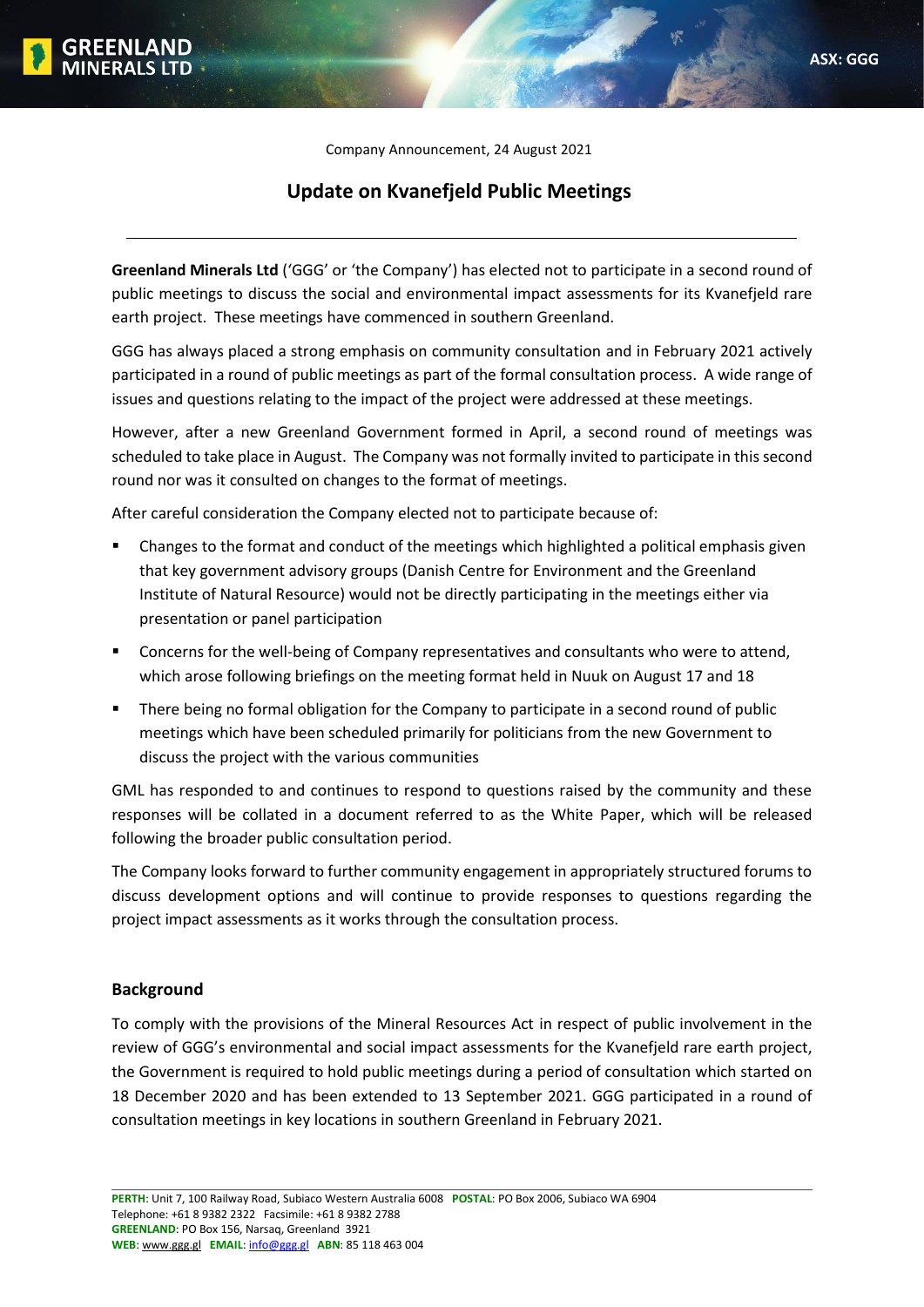

With no prior notice to the Company, the Government announced via a post on its website that a second round of public consultation meetings ('the Meetings') were to be held in August.

During the February public forums, there were concerns regarding intimidation of GGG employees. Since then, the overt politicisation of the Kvanefjeld project, during and following the April 2021 election, has created an environment where safety of our representatives could not be guaranteed. Under these important considerations, the Company was increasingly concerned about participating.

Further, it became clear during briefings on August 17 and 18 that the conduct of the Meetings was to be significantly different from the conduct of the February public meetings.

February's meetings were opened with presentations from, amongst others, the Head of the Ministry of Mineral Resources (MMR) and from representatives of Greenland's Environmental Agency for Mineral Resource Activities ('EAMRA') and the Danish Center for Environment ('DCE'). These presentations are important in explaining the assessment process and the outcomes.

The DCE, and Greenland Institute for Natural Resources ('GINR'), were engaged by EAMRA, to review the Kvanefjeld Project's environmental impact assessment. The DCE and GINR had concluded at the end of a 5-year review process "that Project Kvanefjeld is very likely to be carried out without more extensive environmental effects than described in the EIA report, provided that BAT [Best Available Technology] and BEP [Best Environmental Practice] are used in all processes." (January 26, 2021).

Following presentations, the meetings were opened for wide-ranging question and answer sessions where both the head of the MMR and representatives of the DCE participated.

At briefings held on 17 and 18 August in Nuuk, the Company was advised that neither the head of the MMR nor the representative of the DCE would make a presentation during the meetings. Further it was unclear whether the DCE representatives would address any questions concerning the EIA. The Company considers that a situation where the relevant agency of Government and its advisers are unable to publicly articulate their formal conclusions supportive of the Company's environmental impact assessment, reached at the end of an exhaustive review period, to be significantly prejudicial to the interests of the Company.

The Company welcomes community consultation and had planned to participate in the Meetings. Arrangements had been made for the participation, in person and via electronic means, of employees and independent specialist consultants. However, without a transparent process and procedural fairness from the agencies involved in the formulation and assessment of the project impact assessments, the Company believes that a balanced discussion of the project and potential development options would not be possible.

To comply with further provisions of the relevant legislation, the Company must prepare a written response to issues raised, or questions posed during the public consultation period. Responses are collated in a document referred to as the White Paper. Preparation of the Company's responses to issues raised at the February meetings and submitted via the Government's online portal is well underway. Responses have been primarily answered by reference to material already contained in the impact assessments themselves or in the consultant's reports prepared to support the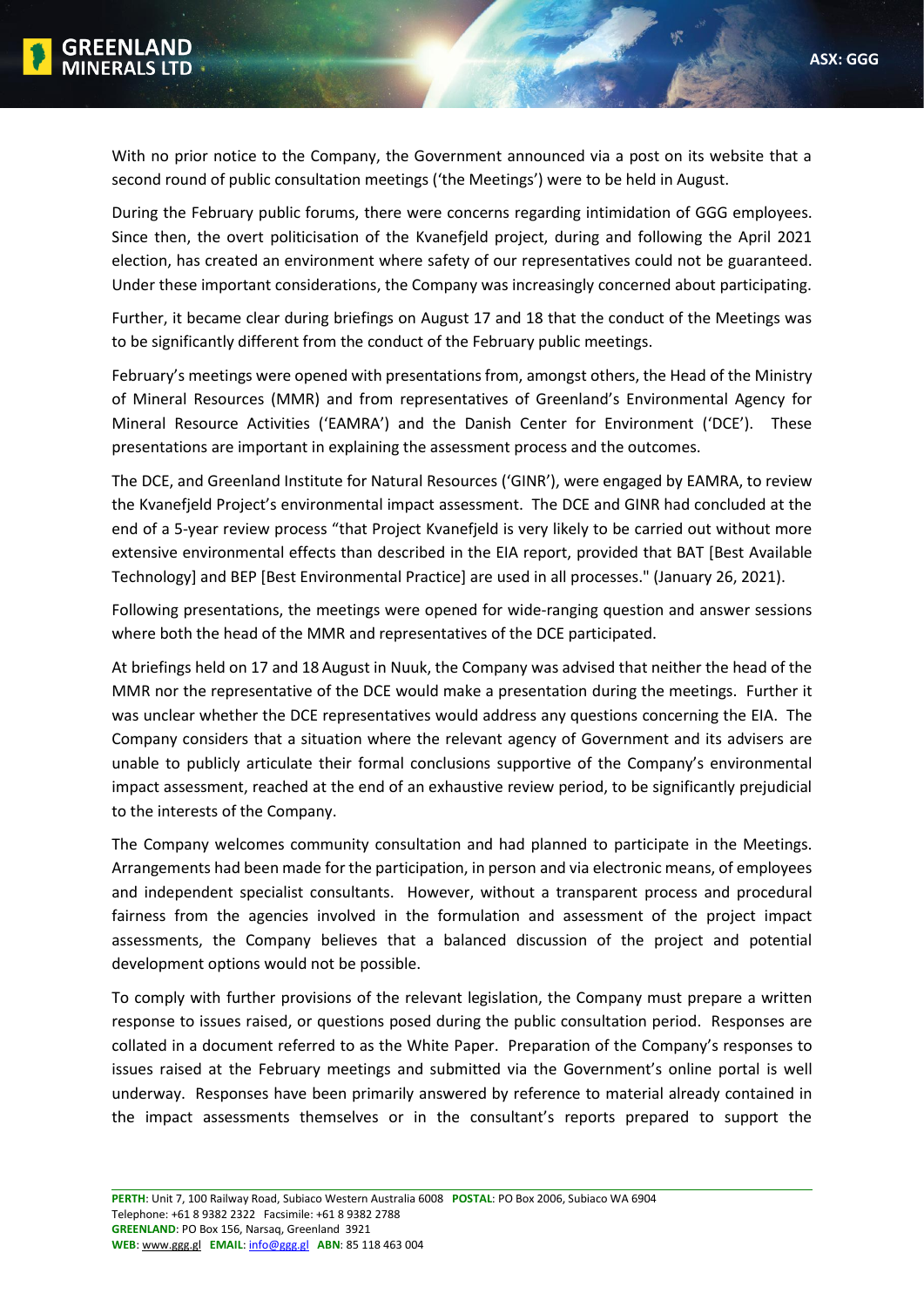

**GGG** assessments. Additional issues and questions are expected from the Meetings, and these will be addressed in the White Paper.

The Kvanefjeld development strategy was established following extensive stakeholder engagement at both a community and government level, with options presented during this process. The Company was the first operating in Greenland to conduct a public consultation process to establish the 'Terms of Reference' (ToR) for the project impact assessments. This process was concluded in late 2015 following the acceptance of the White Paper that addresses questions that arose in the establishment of the ToR.

The Company notes that the design and configuration of the Kvanefjeld Project which is described in the EIA was adopted at the insistence of the Government after the extensive pre‐consultations, however, the Company acknowledges that significant time has elapsed since the ToR approvals.

The Company emphasizes that there are alternative configurations and development pathways which could be considered and see the current consultation phase as a basis for their evaluation.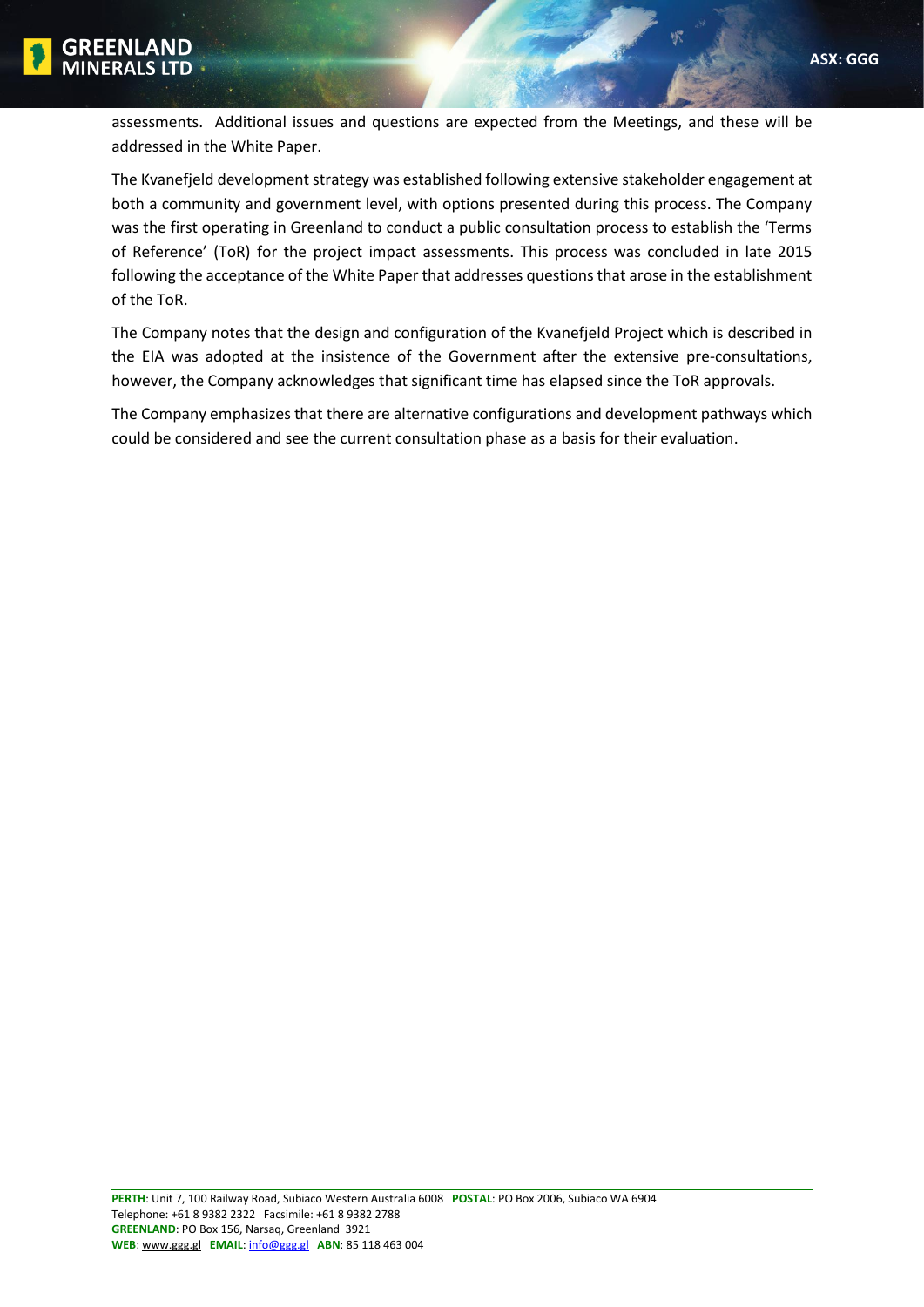

### **About the Kvanefjeld Project**

The Kvanefjeld Rare Earth Project is one of the most significant and advanced emerging rare earth projects globally. The Project is unique with respect to its favourable metallurgy and forecast production profile across all commercially important rare earths. Kvanefjeld is located near existing infrastructure in southern Greenland with year-round direct shipping access to the project area. The Project has been carefully designed to minimise impacts through the consideration of the existing environment.

Rare earth elements are critical to the electric vehicle revolution and renewable energy, as well as many other energy efficient applications. The Kvanefjeld Project is forecast to be a globally significant producer of all commercially important rare earth elements including **neodymium**, **praseodymium**, **terbium** and **dysprosium**, over an initial **37**-year mine life. These rare earths are used to make high powered permanent magnets that are utilised in electric vehicles and wind turbines, along with many other applications. Kvanefjeld is well-placed to meet the major surge in rare earth demand that will be generated by the transition to electric vehicles, along with growth in renewable energy.

**Authorised for release by the Board of Greenland Minerals Ltd.**

**-ENDS-**